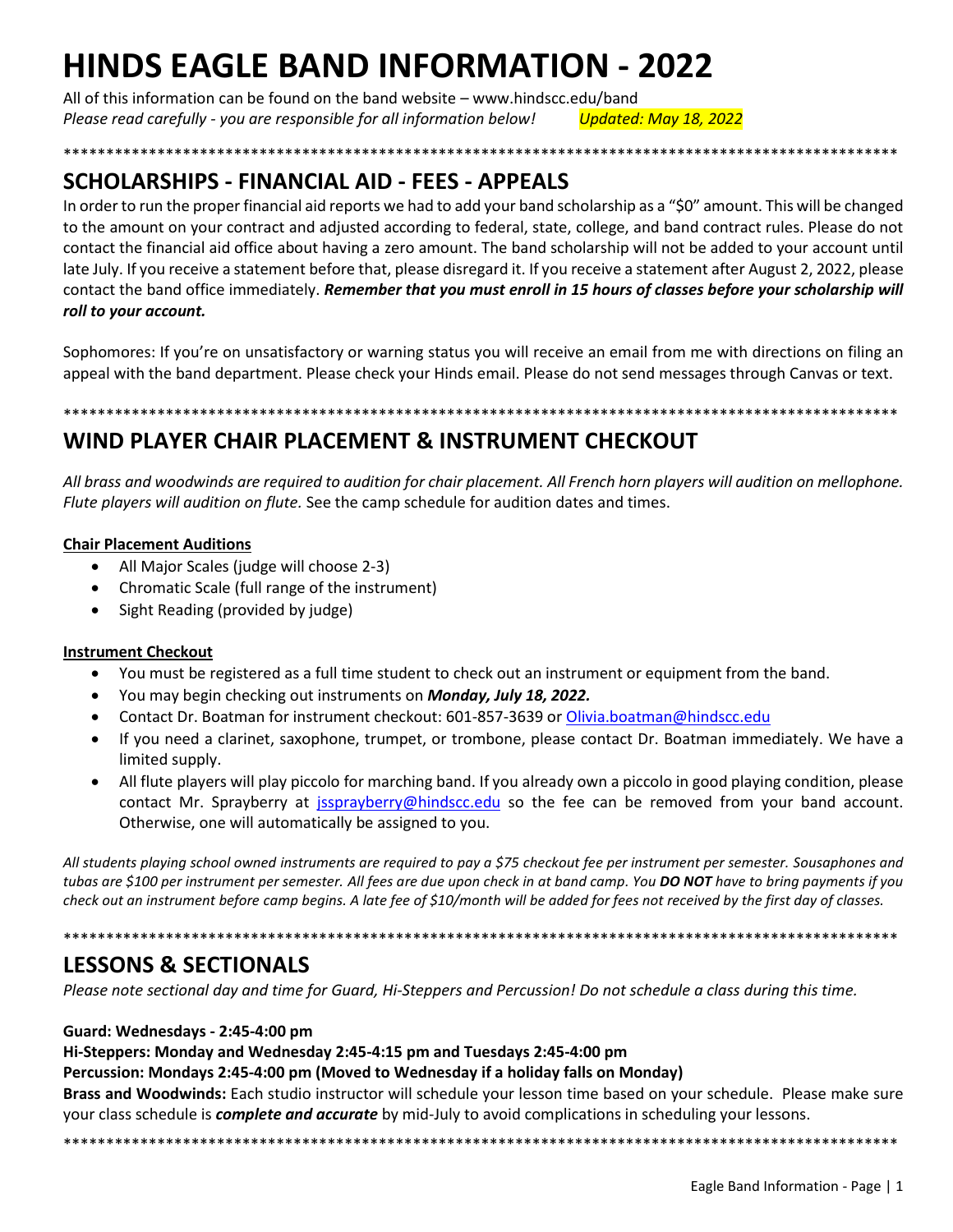# **DORM INFORMATION**

You will move into your regular dorm room when camp starts. Please see the camp schedule for your move in date. The move in dates for band are different from the letters you receive from the housing office. Please follow the dates on the band camp schedule. These dates and times ARE NOT FLEXIBLE! All students will follow college housing policy when moving in. There are new rules so please read and be aware of college policy.

\*\*\*\*\*\*\*\*\*\*\*\*\*\*\*\*\*\*\*\*\*\*\*\*\*\*\*\*\*\*\*\*\*\*\*\*\*\*\*\*\*\*\*\*\*\*\*\*\*\*\*\*\*\*\*\*\*\*\*\*\*\*\*\*\*\*\*\*\*\*\*\*\*\*\*\*\*\*\*\*\*\*\*\*\*\*\*\*\*\*\*\*\*\*\*\*\*\*

All *new* dorm students (including sophomores) are required to attend a summer dorm orientation. Please make sure you attend orientation BEFORE band camp. **If you receive a letter stating that you are to attend orientation** *during* **band camp, please contact Mr. Sprayberry immediately: 601-857-3273 or jssprayberry@hindscc.edu. DO NOT contact the housing office with this conflict.** 

Check your account online to find out what dorm/room you are in for the fall. The band directors will not be able to assist you on move-in day.

## \*\*\*\*\*\*\*\*\*\*\*\*\*\*\*\*\*\*\*\*\*\*\*\*\*\*\*\*\*\*\*\*\*\*\*\*\*\*\*\*\*\*\*\*\*\*\*\*\*\*\*\*\*\*\*\*\*\*\*\*\*\*\*\*\*\*\*\*\*\*\*\*\*\*\*\*\*\*\*\*\*\*\*\*\*\*\*\*\*\*\*\*\*\*\*\*\*\*

# **BAND T-SHIRT & SHORTS**

*The band department will provide ONE band shirt and ONE pair of shorts at the beginning of band camp. Extras may be purchased by completing the band supply order form.* 

*Winds and Percussion will wear the maroon Eagle Band t-shirt under their uniform.* 

- *Dry-Fit Band Shirt - \$15 for each additional or replacement item.*
- *Band shorts - \$15 for each additional or replacement item.*

*Guard be provided tank tops for daily rehearsals and one Eagle Band guard shirt for special events.* 

- *Dry-Fit Guard Shirt - \$15 for each additional or replacement item.*
- *Band Shorts - \$15 for each additional or replacement item.*

#### *Managers*

- *Dry-Fit Band Shirt - \$15 for each additional or replacement item.*
- *Band Shorts - \$15 for each additional or replacement item. (OPTIONAL ITEM)*
- \*\*\*\*\*\*\*\*\*\*\*\*\*\*\*\*\*\*\*\*\*\*\*\*\*\*\*\*\*\*\*\*\*\*\*\*\*\*\*\*\*\*\*\*\*\*\*\*\*\*\*\*\*\*\*\*\*\*\*\*\*\*\*\*\*\*\*\*\*\*\*\*\*\*\*\*\*\*\*\*\*\*\*\*\*\*\*\*\*\*\*\*\*\*\*\*\*\*

# **UNIFORM INFORMATION**

Uniforms are provided at no additional fee, except for personal wear or additional cleaning due to improper care. Uniforms will be checked out prior to each game. Students are not allowed to take uniforms home. Uniform cleaning will be the responsibility of the Hinds Band Department. It is each student's responsibility to store uniforms properly after each use.

Winds and Percussion: You are required to wear the approved Eagle Band shirt and black gym shorts under your uniform (see band supply form to place t-shirt order). Long black socks are also required. Black gloves will be provided at the first game. Each additional pair of gloves will cost \$5. You may need to order marching shoes. See below for shoe information.

Color Guard: Your uniform will be purchased by the band department. You will be responsible for purchasing any additional garments and shoes as designated by the band director and color guard instructor. Information about these items will be sent separately. Please indicate extra purchases on the supply order form.

Hi-Steppers: Uniform information will be given by the Hi-Stepper Director.

\*\*\*\*\*\*\*\*\*\*\*\*\*\*\*\*\*\*\*\*\*\*\*\*\*\*\*\*\*\*\*\*\*\*\*\*\*